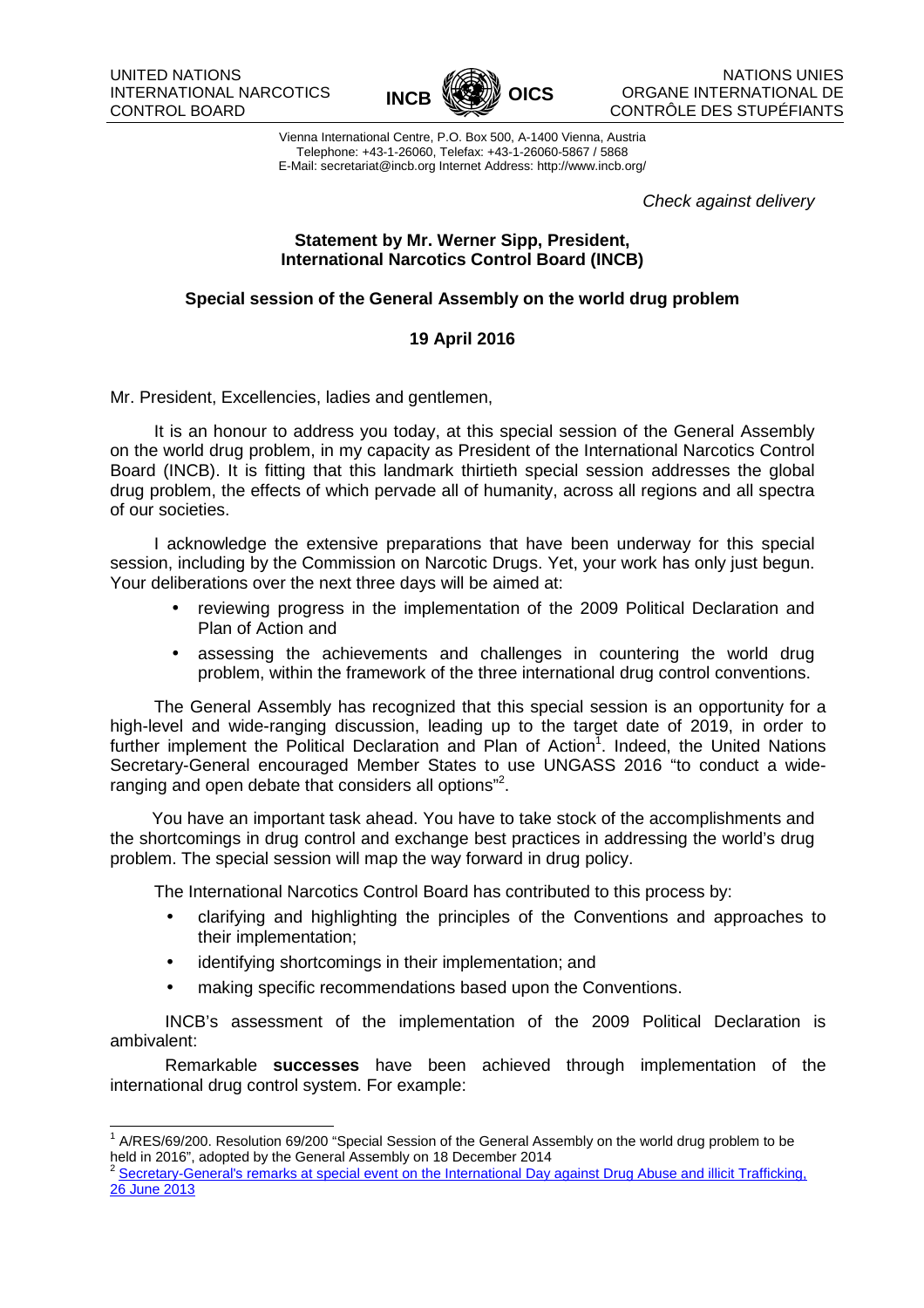- Due to the control of the licit international trade in scheduled substances, diversions from licit trade to the illicit market have been significantly reduced;
- In the last decade, efforts have been made in many countries to establish programmes for the prevention and treatment of drug abuse, and to reduce the negative consequences of drug abuse; and
- International cooperation in drug related-matters has been considerably improved.

However, some of the targets of the 2009 Political Declaration have still **not been met:** 

- The availability of controlled substances for medical and scientific purposes is still not satisfactory;
- Globally, the illicit demand for and supply of drugs has not been significantly reduced and we are facing the continuing emergence of new psychoactive substances; and
- Some of the fundamental principles of the conventions and Political Declarations are not being adequately implemented.

In the coming days, you have the opportunity to agree upon and commit to a course of action. In just three years' time, in 2019, the international community will gather to review conclusively the implementation of the 2009 Political Declaration and Plan of Action as well as the commitments made at this special session. Upon returning to your capitals, your next task will be to transform the political will into the implementation of these commitments.

In calling you to action, allow me to emphasise that the framework for such implementation is already available: the three international drug control conventions and the Political Declarations. I will briefly highlight for your attention a **few key areas** where your action is required.

The promotion of the **health and welfare**<sup>3</sup> of mankind is the ultimate goal of the drug control conventions. To this end, you, the State Parties, formulated the conventions with the aim of ensuring the availability of narcotic drugs and psychotropic substances for medical and scientific purposes, while preventing their illicit cultivation and manufacture, diversion, trafficking and abuse.

 There exists a grave imbalance in the **availability of and access** to medicines containing controlled substances: about three-quarters of the global population does not have proper access to pain relief treatment. On the other hand, global demand for pain relief substances as reported by Governments can be met by the global supply of these substances and raw materials. INCB has been calling on countries to close the global pain divide and ensure the availability of and access to narcotic drugs and psychotropic substances. In our 2015 report on availability and access,<sup>4</sup> we made specific recommendations to governments and we stand ready to assist you.

Historically, drug control and treaty implementation efforts focused on supply reduction. There has been growing recognition of the importance of implementing the treaties in a **comprehensive, integrated and balanced manner**<sup>5</sup> with full respect for human rights. Such an approach is essential to addressing the complex and multifaceted nature of the drug problem. For example, promotion of alternative livelihoods is essential if law enforcement and eradication efforts are to be effective in the long term. Promoting social cohesion<sup>6</sup>,

 $\overline{a}$ 

<sup>&</sup>lt;sup>3</sup> Chapter I (The health and welfare of mankind: challenges and opportunities for the international control of drugs) of the INCB Annual Report for 2015 (E/INCB/2015/1)<br><sup>4</sup> Aveilability of Internationally Controlled Drugo: Eng

Availability of Internationally Controlled Drugs: Ensuring Adequate Access for Medical and Scientific Purposes. Indispensable, adequately available and not unduly restricted (E/INCB/2015/1/Supp.1)

<sup>5</sup> Chapter I (Implementation of a comprehensive, integrated and balanced approach to addressing the world drug problem) of the INCB Annual Report for 2014 (E/INCB/2014/1)

<sup>6</sup> Chapter I (Social cohesion, social disorganization and illegal drugs) of the INCB Annual Report for 2011 (E/INCB/2011/1)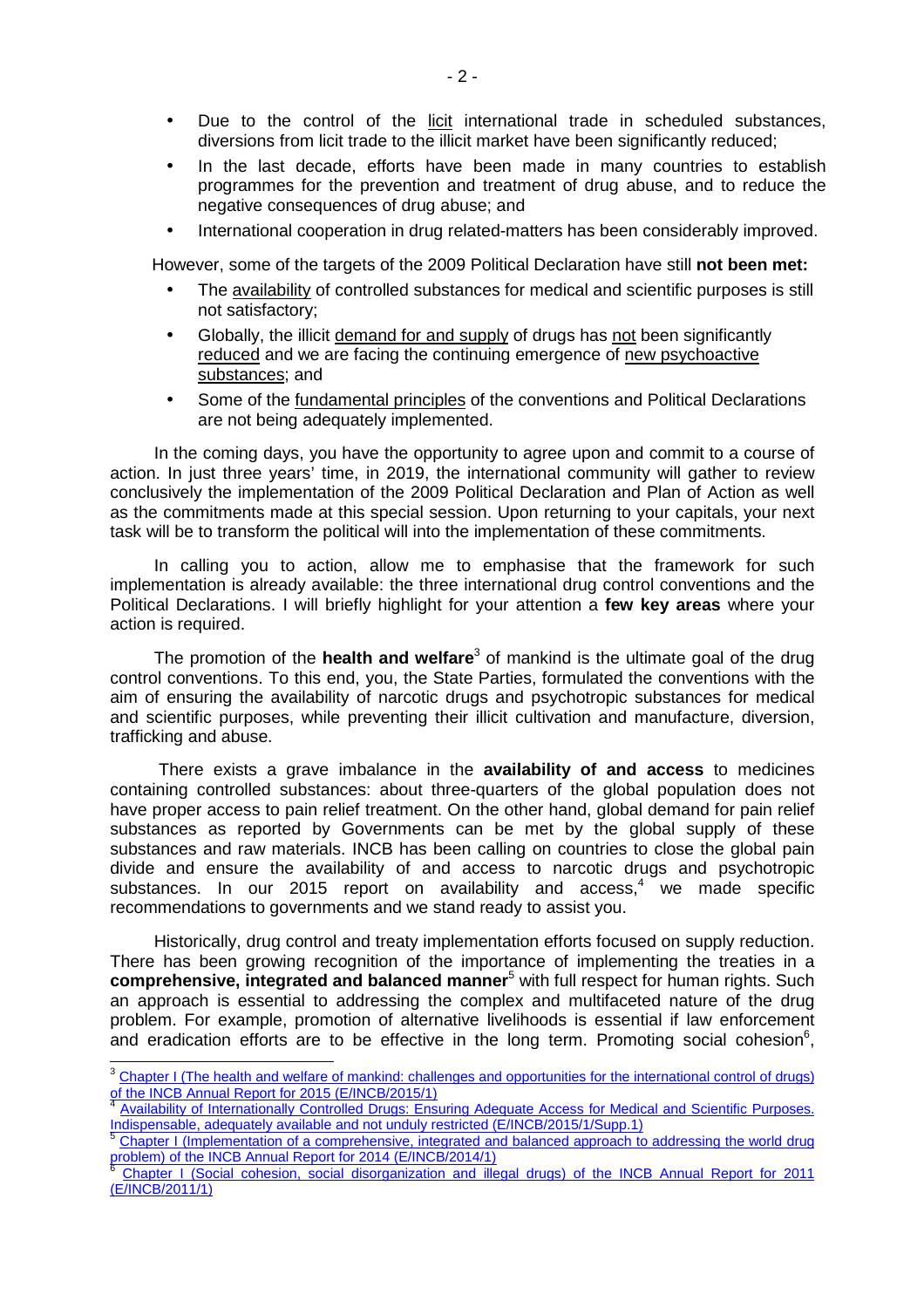through a variety of community based services, can make a significant contribution to addressing the drug problem, especially in marginalized communities.

Investing in **demand reduction** – including primary prevention<sup>7</sup>, education, treatment, rehabilitation and reintegration of drug users – promotes public health and wellbeing and also helps to reduce the potential number of users. In fact, demand reduction is perhaps the best form of supply reduction. Also, demand reduction programmes and services are cost effective in terms of reduced crime and health care costs. $8$  The prevention of drug abuse, especially among young people, must remain the primary objective of drug control policy and practice. Preventing and reducing the adverse health and social consequences associated with drug abuse, such as the transmission of HIV among people who inject drugs, should also be an essential element of a comprehensive and balanced approach.

The evolution of drug control policy and practice, in many countries over recent years, from an approach relying primarily on criminal justice and incarceration to a more healthoriented approach is welcomed. This is entirely consistent with the conventions, which provide States with some **flexibility** to adopt measures such as treatment and rehabilitation as an alternative to, or in addition to, criminal sanctions for offenders, mainly those suffering from drug dependency. Indeed, the international drug control conventions require proportionate responses to drug-related offences<sup>9</sup>. While "serious offences shall be liable to adequate punishment particularly by imprisonment", there is no treaty obligation to incarcerate drug users having committed minor offences. The conventions provide for flexibility by States in determining appropriate sanctions, including non-punitive or noncustodial measures, for instance for possession of drugs for personal use.

However, flexibility has limits; it does not extend to any **non-medical use of drugs**. Recent legislative developments in some countries that permit and regulate the non-medical use of controlled substances, in particular cannabis, are in clear contravention of the conventions. They defy the international consensus upon which international cooperation depends. You – the States Parties to the conventions – have a responsibility to address this challenge.

In recent years, we have seen a number of **new drug control issues**, which, although not foreseen in the conventions, have to be and can be addressed within the framework of international cooperation they provide.

**New psychoactive substances (NPS)** pose a problem for the international community in view of their continued emergence and transient nature. The International Narcotics Control Board is working with your authorities to facilitate the sharing of information on incidents involving these substances. The Board has issued guidance to aid governments in the establishment of partnerships with the private sector<sup>10</sup> for the control of **precursor chemicals** and to help address the emergence of "designer precursors". But no solution to the NPS problem has been found as yet.

This special session of the General Assembly is a timely opportunity to reaffirm commitment to implementing policies and practices grounded in the **fundamental principles** of the three conventions and the Political Declarations of 1998 and 2009, which are:

- the principle of a balanced approach;
- $\bullet$  the principle of shared responsibility<sup>11</sup>;
- the principle of proportionality; and

 $\overline{a}$ 

<sup>7</sup> Chapter I (Primary prevention of drug abuse) of the INCB Annual Report for 2009 (E/INCB/2009/1)

<sup>8</sup> Chapter I (Economic consequences of drug abuse) of the INCB Annual Report for 2013 (E/INCB/2013/1)

<sup>9</sup> Chapter I (The principle of proportionality and drug-related offences) of the INCB Annual Report for 2007 (E/INCB/2007/1)

<sup>10</sup> INCB Guidelines for the Voluntary Code of Practice for the chemical industry, United Nations Publication, Sales No. E.09.XI.17

<sup>11</sup> Chapter I (Shared responsibility in international drug control) of the INCB Annual Report for 2012